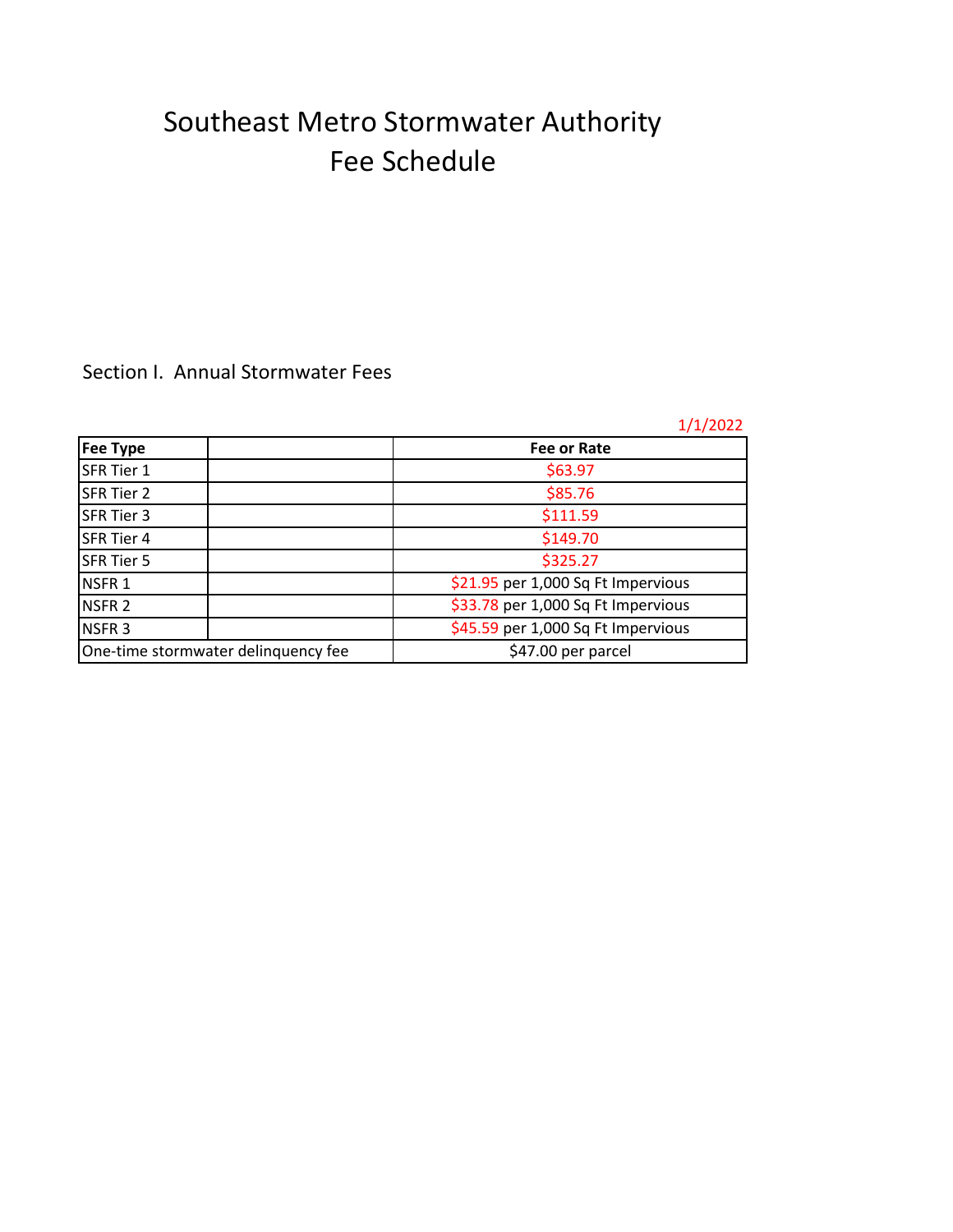## 1/1/2022

| <b>Review Fee Category</b>                                                           | Fee in City                       | <b>Fee in County</b> |  |  |
|--------------------------------------------------------------------------------------|-----------------------------------|----------------------|--|--|
| <b>Construction Drawings</b>                                                         |                                   |                      |  |  |
| $<$ 1 acre                                                                           | \$1,000                           | \$605                |  |  |
| 1-4.99 acres                                                                         | \$1,375                           | \$825                |  |  |
| 5-9.99 acres                                                                         | \$1,660                           | \$995                |  |  |
| 10-19.99 acres                                                                       | \$1,975                           | \$1,185              |  |  |
| >20 acres                                                                            | \$2,660                           | \$1,595              |  |  |
|                                                                                      | <b>Drainage Report</b>            |                      |  |  |
| Phase III                                                                            |                                   |                      |  |  |
| $<$ 1 acre                                                                           | \$1,000                           | \$605                |  |  |
| 1-4.99 acres                                                                         | \$1,375                           | \$825                |  |  |
| 5-9.99 acres                                                                         | \$1,660                           | \$995                |  |  |
| 10-19.99 acres                                                                       | \$1,975                           | \$1,185              |  |  |
| >20 acres                                                                            | \$2,660                           | \$1,595              |  |  |
| Letter of Compliance / Technical Letter                                              | \$735                             | \$440                |  |  |
| Phase II or Transition                                                               |                                   |                      |  |  |
| $<$ 1 acre                                                                           | \$735                             | \$440                |  |  |
| 1-4.99 acres                                                                         | \$1,000                           | \$600                |  |  |
| 5-9.99 acres                                                                         | \$1,270                           | \$760                |  |  |
| 10-19.99 acres                                                                       | \$1,475                           | \$885                |  |  |
| >20 acres                                                                            | \$1,995                           | \$1,195              |  |  |
| Phase I                                                                              |                                   |                      |  |  |
| < 5 acres                                                                            | \$530                             | \$320                |  |  |
| 5 to 20 acres                                                                        | \$665                             | \$400                |  |  |
| Greater than 20 acres                                                                | \$800                             | \$475                |  |  |
|                                                                                      | <b>Operations and Maintenance</b> |                      |  |  |
| O&M Manual & Standard Maintenance Agreement                                          | \$750                             | \$665                |  |  |
| <b>GESC Plan and Report</b>                                                          |                                   |                      |  |  |
| Low Impact GESC / Single Family Individual Lot                                       | \$250                             | \$250                |  |  |
| <b>Standard GESC:</b>                                                                |                                   |                      |  |  |
| 0-4.99 acres                                                                         | \$1,135                           | \$1,135              |  |  |
| 5-9.99 acres                                                                         | \$1,595                           | \$1,595              |  |  |
| 10-19.99 acres                                                                       | \$1,900                           | \$1,900              |  |  |
| >20 acres                                                                            | \$2,925                           | \$2,925              |  |  |
| Water Control Plan                                                                   | \$1,135                           | \$1,135              |  |  |
| <b>Floodplain Modification Analysis</b>                                              |                                   |                      |  |  |
| Floodplain Modification Study/CLOMR                                                  | \$3,195                           | \$3,195              |  |  |
| LOMR                                                                                 | \$1,595                           | \$1,595              |  |  |
| Floodplain Modification Study Only (no CLOMR)                                        | \$2,395                           | \$2,395              |  |  |
| No Impact Certification                                                              | \$250                             | \$250                |  |  |
| No Impact Analysis <sup>1</sup>                                                      | \$450                             | \$450                |  |  |
| Analysis is defined as submittal and staff time required to determine if "No Impact" |                                   |                      |  |  |
| <b>Easements</b>                                                                     |                                   |                      |  |  |
| Legal Description and Exhibit & Standard Easement<br>Agreement                       | \$665                             | N.A.                 |  |  |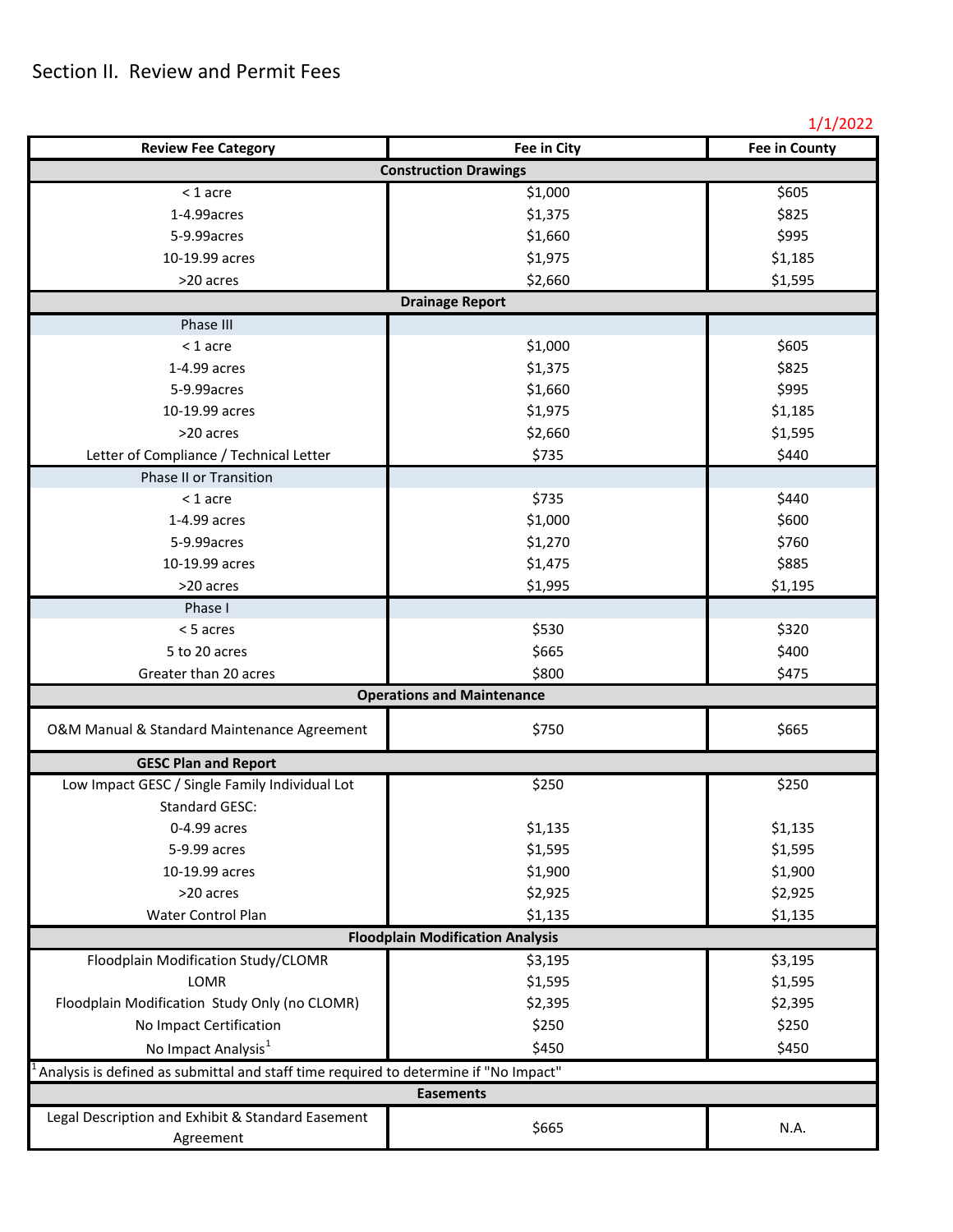| <b>Review Fee Category</b>                                                                | Fee in City                                    |                    |  |
|-------------------------------------------------------------------------------------------|------------------------------------------------|--------------------|--|
|                                                                                           |                                                |                    |  |
| <b>Agreements</b>                                                                         |                                                |                    |  |
| Public Improvement Agreement (PIA) & Engineer's Cost<br>Estimate                          | \$800                                          | N.A.               |  |
| License or Offsite Agreement                                                              | \$550                                          | N.A.               |  |
| Non-Standard Agreement (Including Intergovernmental<br>Agreement, Easement & Maintenance) | \$550 + Actual Cost (Attorney) (Per agreement) | N.A.               |  |
| <b>Site Plans and Plats</b>                                                               |                                                |                    |  |
| <b>Site Plans</b>                                                                         | \$1,000                                        | N.A.               |  |
| <b>Plats</b>                                                                              | \$400                                          | N.A.               |  |
| <b>Expedited Reviews</b>                                                                  |                                                |                    |  |
| Half of Assigned Time                                                                     | 2 x the review fee                             | 2 x the review fee |  |
| <b>Recordation Charges</b>                                                                |                                                |                    |  |
|                                                                                           |                                                |                    |  |

PIAs, O&M Manuals, Agreements, Easements, and other documents will be assessed the recording fees charged by the Arapahoe County Recorder's Office + \$2 per document for electronic recording when document is electronically recorded.

| <b>Permit Fee Category</b>                            | Fee in City                                                                   | <b>Fee in County</b>       |  |  |
|-------------------------------------------------------|-------------------------------------------------------------------------------|----------------------------|--|--|
| <b>Grading, Erosion &amp; Sediment Control (GESC)</b> |                                                                               |                            |  |  |
| Low Impact GESC                                       | \$470                                                                         | \$470                      |  |  |
| Single Family Individual Lot                          | \$1,135                                                                       | \$1,135                    |  |  |
| Annual Dry Utility:                                   |                                                                               |                            |  |  |
| Single Site                                           | \$500                                                                         | \$500                      |  |  |
| <b>Multiple Sites</b>                                 | \$2,500                                                                       | \$2,500                    |  |  |
| Annual District: Multiple Sites                       | \$3,500                                                                       | \$3,500                    |  |  |
| <b>GESC Permits:</b>                                  |                                                                               |                            |  |  |
| $<$ 1 acre                                            | \$1,135                                                                       | \$1,135                    |  |  |
| 1 - 4.99 acres                                        | \$1,760                                                                       | \$1,760                    |  |  |
| 5 - 9.99 acres                                        | \$2,620                                                                       | \$2,620                    |  |  |
| 10 - 19.99 acres                                      | \$3,460                                                                       | \$3,460                    |  |  |
| 20 - 49.99 acres                                      | \$4,485                                                                       | \$4,485                    |  |  |
| >50 acres                                             | $$4,485 + $20/$ acre                                                          | $$4,485 + $20/$ acre       |  |  |
|                                                       | <b>Stormwater Public Improvement Permit (SPI)</b>                             |                            |  |  |
| <b>Cost from</b>                                      | <b>Water Quality cost from</b><br>Cost from the Stormwater Public Improvement |                            |  |  |
| <b>Engineers Estimate:</b>                            | <b>ECE</b>                                                                    | the County SIA ECE         |  |  |
| 0-\$9,999                                             | \$650                                                                         | \$650                      |  |  |
| \$10,000-\$49,999                                     | \$1,950                                                                       | \$975                      |  |  |
| \$50,000-\$149,999                                    | \$3,000                                                                       | \$1,500                    |  |  |
| \$150,000-\$249,999                                   | \$4,000                                                                       | \$2,000                    |  |  |
|                                                       |                                                                               | \$2500+\$500/every         |  |  |
| >\$250,000                                            | \$5000+\$500/ every additional \$50,000 on the<br>ECE                         | additional \$50,000 on the |  |  |
|                                                       |                                                                               | ECE                        |  |  |
| <b>Floodplain Development Permit</b>                  |                                                                               |                            |  |  |
| No Impact Permit                                      | \$80                                                                          | \$80                       |  |  |
| Standard Permit                                       | \$720                                                                         | \$720                      |  |  |
| Annual Permit (No Impact Only): Multiple Sites        | \$500                                                                         | \$500                      |  |  |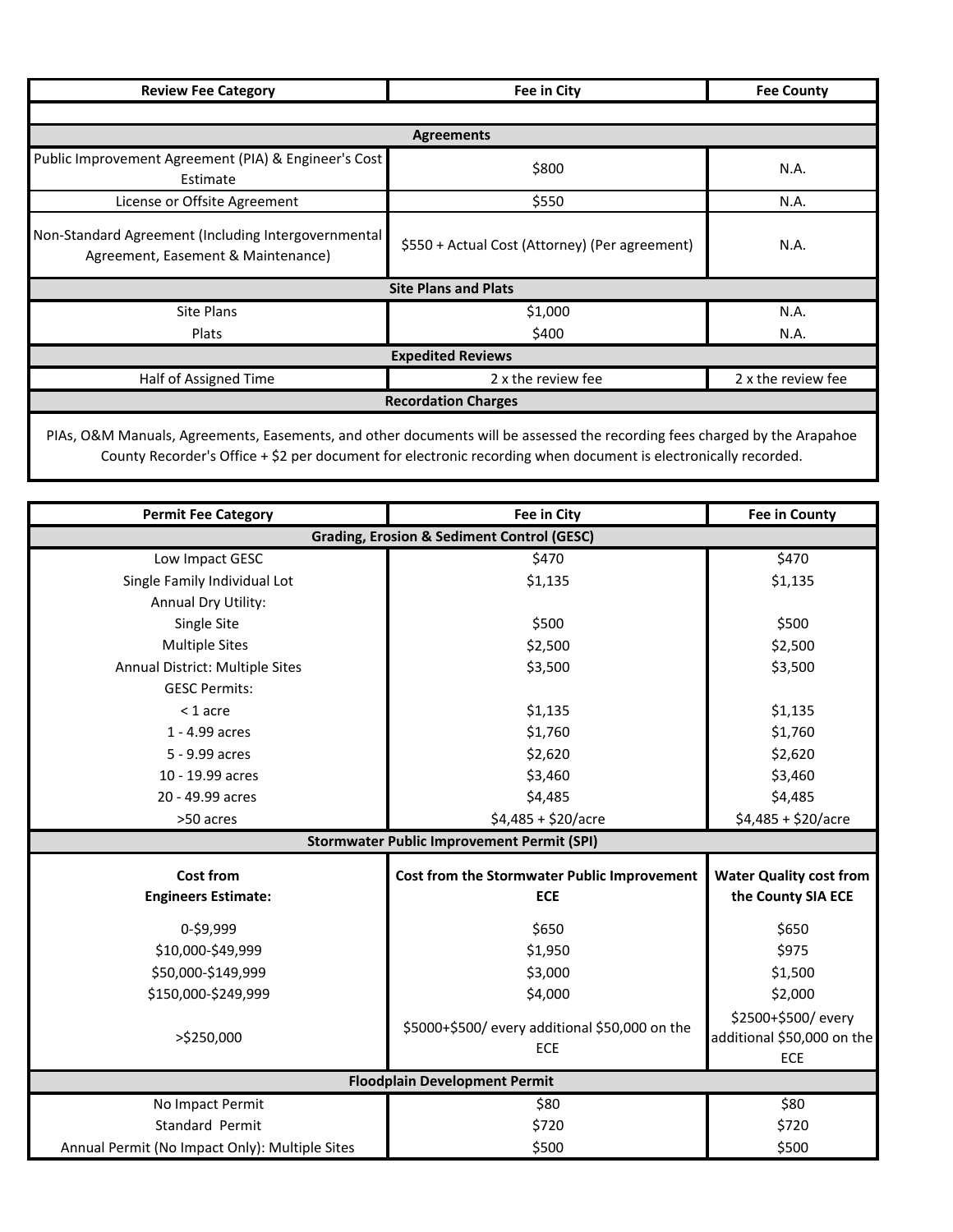| <b>Miscellaneous Fees</b>                    |                                                                                                                                                       | Applies to                                                                                                                                         |                    |             |             |
|----------------------------------------------|-------------------------------------------------------------------------------------------------------------------------------------------------------|----------------------------------------------------------------------------------------------------------------------------------------------------|--------------------|-------------|-------------|
| <b>Fee Category</b>                          | Fee in City                                                                                                                                           | <b>Fee in County</b>                                                                                                                               | <b>GESC Permit</b> | <b>SPIP</b> | <b>FPDP</b> |
| <b>Permit Fees</b>                           |                                                                                                                                                       |                                                                                                                                                    |                    |             |             |
| Failure to obtain<br>permit                  | 1/2 permit value/day of<br>work without permit<br>(max)                                                                                               | 1/2 permit value/day of work<br>without permit (max)*                                                                                              | Yes                | Yes         | City Only   |
| Permit Renewal                               | 1/2 current permit fee<br>prior to Initial Close Out<br>(ICO) or Probationary<br>Acceptance (PA); \$250<br>after ICO or PA; \$0 if GESC<br>Low Impact | 1/2 current permit fee prior to<br>Initial Close Out (ICO) or<br>Probationary Acceptance (PA);<br>\$250 after ICO or PA; \$0 if GESC<br>Low Impact | Yes                | Yes         | Yes         |
| Permit Transfer                              | \$250                                                                                                                                                 | 1/1/2021                                                                                                                                           | Yes                | Yes         | Yes         |
| Permit Amendment                             | 1/2 current permit fee                                                                                                                                | 1/2 current permit fee                                                                                                                             | Yes                | Yes         | Yes         |
| Permit<br>Reinstatement                      | 2x current permit fee<br>(max)                                                                                                                        | 2x current permit fee (max)*                                                                                                                       | Yes                | Yes         | City Only   |
| Site Re-inspection<br>Fee                    | $1st$ occurrence: \$160; $2nd$ :<br>\$500; 3rd: \$1,000                                                                                               | $1st$ occurrence: \$160; $2nd$ : \$500;<br>$3^{\text{rd}}$ : \$1,000*                                                                              | Yes                | Yes         | City Only   |
| Weekend or After<br><b>Hours Inspections</b> | \$80.00/hour, 2 hour<br>minimum                                                                                                                       | \$80.00/hour, 2 hour minimum*                                                                                                                      | Yes                | Yes         | City Only   |
| <b>Plan Renewal</b>                          |                                                                                                                                                       |                                                                                                                                                    |                    |             |             |
| <b>GESC Plan, Drainage</b><br>Report & CDs   | \$250 (per document)                                                                                                                                  | \$250 (per document)                                                                                                                               |                    |             |             |
| <b>Plan Amendment</b>                        |                                                                                                                                                       |                                                                                                                                                    |                    |             |             |
| Report & CDs                                 | GESC Plan, Drainage 1/2 current plan review fee<br>(per document)                                                                                     | 1/2 current plan review fee (per<br>document)*                                                                                                     |                    |             |             |

Definition of Terms: \*For projects in Arapahoe County jurisdiction, this fee only applies to GESC

*Transfer* : Change in responsible party

*Reinstatement* : Permit renewal after Stop Work Order and/or Notice of

*Renewal* : Re-approval after expiration (no

*Amendment:* Re-approval due to plan changes